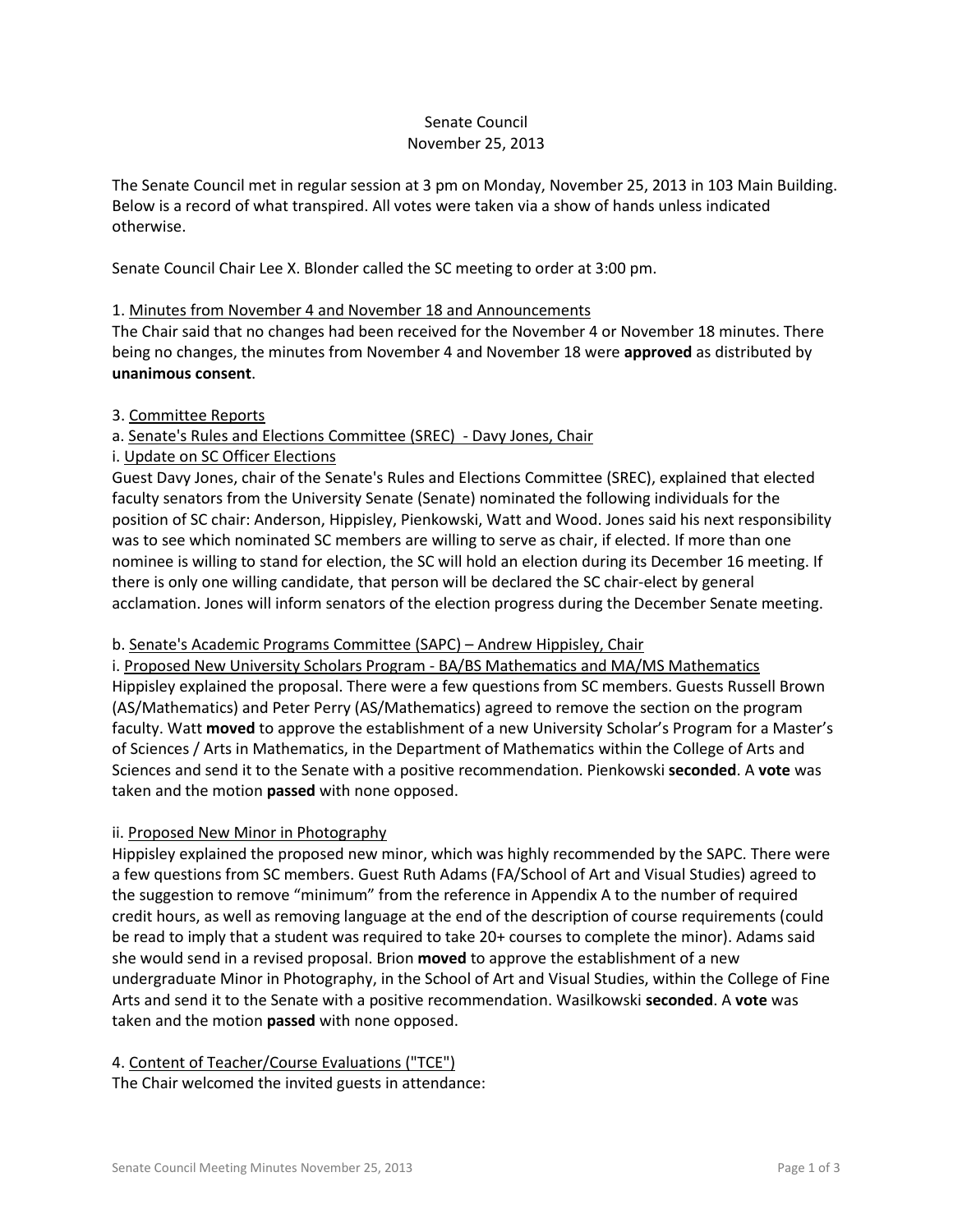- Assistant Provost for Faculty Affairs Richard Greissman;
- Director of Assessment Tara Rose;
- College of Arts and Sciences Associate Dean for Faculty Ted Schatzki
- Director of Institutional Research Roger Sugarman; and
- Associate Provost for Undergraduate Education Ben Withers.

The Provost's office was reorganized while under the purview of the interim provost; as part of that, the offices of Institutional Effectiveness (Assessment, Planning, and Research), were moved to being under the auspices of Academic Planning, Analytics, and Technologies. Provost Christine Riordan has since moved two offices of Institutional Effectiveness - Assessment and Planning (units not involved with Analytics) into the Associate Provost for Faculty Advancement office. In addition, the Center for Learning and Teaching again reports to the Associate Provost for Faculty Advancement office. After explanations from Greissman and Rose about eXplorance (new evaluation software purchased by UK), SC members asked a variety of questions.

There are now three types of teacher evaluations available to units; individual units may opt for a paper form, Qualtrics, or eXplorance. While Qualtrics and eXplorance are both used online, Qualtrics is a survey tool, while a teaching evaluation using eXplorance is a feedback tool and can be completed anywhere, anytime, in multiple ways (laptop, tablet, smartphone). The use of eXplorance is still in the trial period, with a handful of colleges having signed up to try the new system. Students sign in using their link blue credentials; eXplorance prevents a student from submitting an evaluation more than once and also ensures anonymity.

Qualtrics is not designed for teacher evaluations, though, and moving to eXplorance will eliminate the need to additionally utilize SAS [analytics software]; not everyone needs every piece of data. eXplorance is a superior program for course evaluations. UK's teacher evaluation response rates are 47% when completed via Qualtrics and 67% when completed via paper forms. The University of Louisville uses eXplorance and has a 60% completion rate. Rose added that units will have the ability to add their openended questions, which is currently not an option in the Qualtrics or paper methods, The Colleges of Education, Engineering and Arts and Sciences are among those testing eXplorance and more could be added. There was additional discussion among SC members about a variety of aspects.

Schatzki explained to SC members the report from the College of Arts and Sciences (AS) on teaching evaluations. Among other comments, the report suggested the current teacher/course evaluation (TCE) form was outdated and a new form was in order, to better capture student intent. There was also a presumption that all units use the same forms. Withers added that AS uses a different form than anyone else on campus, illustrating the need for the form to be customizable. Palli expressed appreciation for having a committee to review teaching evaluations and commented that students are also reviewing the matter. Students want to see some questions that are constant across the University. Students are also looking at data from national standards for improving teaching methods. Rose said that about one-third of campus units do not use the standard UK teaching evaluation; multiple types are in use across campus.

SC members turned to discussion of an ad hoc committee to review TCEs. Brion **moved** that the SC create an ad hoc committee to review teaching evaluation forms and that the SC bring it to the Senate at its next meeting. Palli **seconded**. Wood **offered a friendly amendment** (accepted by both Brion and Palli) so that the SC create an ad hoc committee to review teaching evaluation forms, including the question of balance between universal content and content that is college- or unit-specific and that the